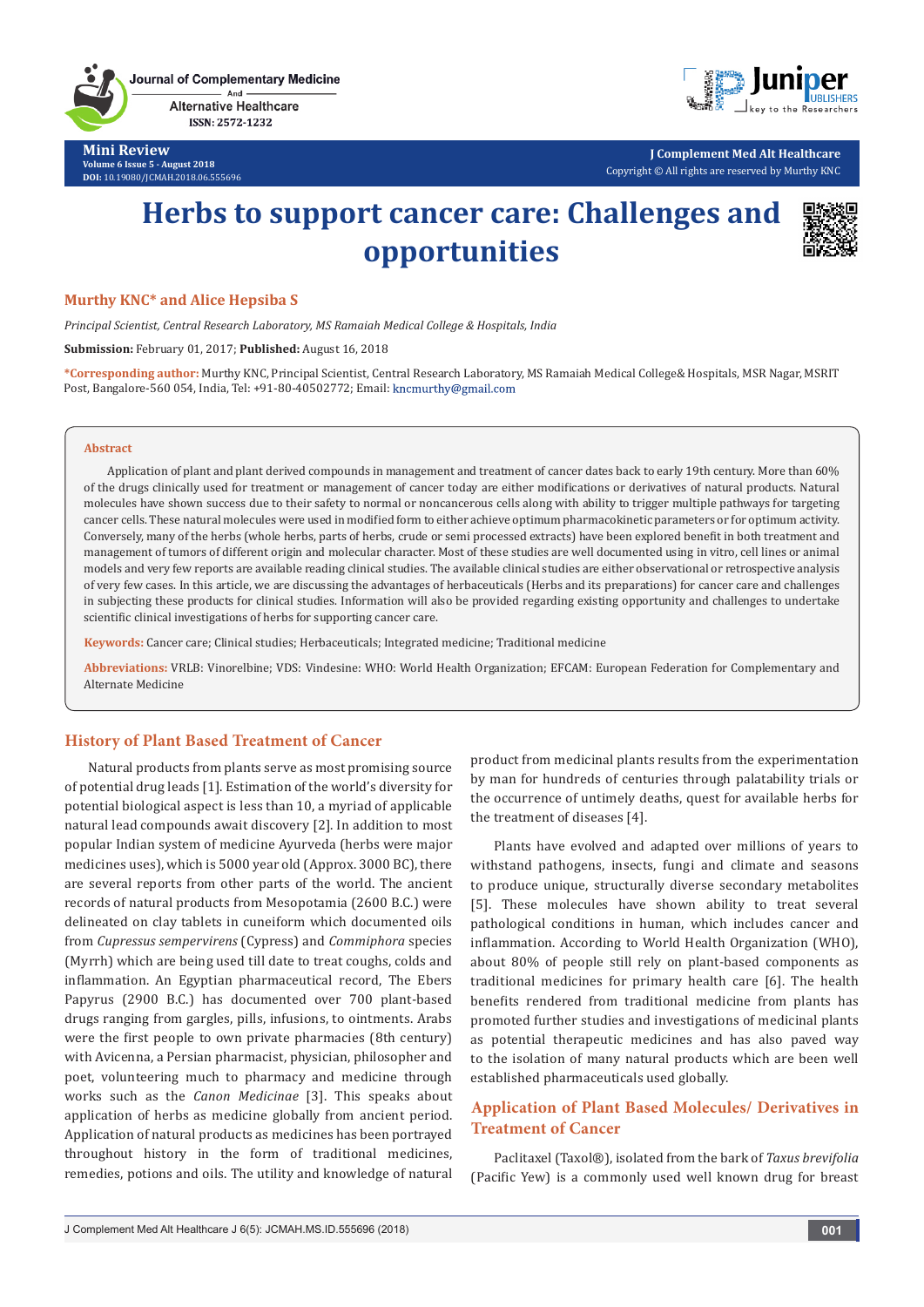cancer [3]. Ingenol 3-O-angelate a derivative of the polyhydroxy diterpenoid ingenol isolated from the sap of Euphorbia peplus, is a potential chemotherapeutic agent for skin cancer and is clinical development by Peplin Biotech for the topical treatment of certain skin cancers [7-8]. Combretastatin A-4 phosphate, a stilbene derivative from the South African Bush Willow, *Combretum caffrum* acts as an anti-angiogenic agent causing vascular shutdowns in tumors (necrosis) and has compleated Phase II clinical trials [9].

As mentioned earlier, plants play a major role as effective anti- cancer agents, and it is reported that about 60% of anticancer agents used currently are derived from natural sources, including plants, marine organisms and micro-organisms [3,10]. Vinca alkaloids, vinblastine and vincristine, and the isolation of the cytotoxic podophyllotoxins were the earliest notable discoveries of anti-cancer agents, dated to 1950's. It is said that any of the new plant based anticancer agents are yet to reach the general use, as a number of them ate in preclinical development [11].

Vinblastine and vincristine isolated from the Madagascar periwinkle, *Catharanthus roseus* G. Don. (Apocynaceae), were the first few plant derived agents to enter clinical use and they were used for primarily treating diabetes [12]. The study of these agents as potential oral hypoglycemic agents, it was observed that these extracts reduced the count of white blood cells and caused the depression of bone marrow in mice, and subsequently they were found to be active against lymphocytic leukemia in mice. This paved a way for the isolation of these compounds. Recently these compounds are prepared in semisynthetic analogs called vinorelbine (VRLB) and vindesine (VDS). These agents are used in combination with other cancer chemotherapeutic drugs for the treatment of a range of cancers, including leukemias, lymphomas, advanced testicular cancer, breast and lung cancers, and Kaposi's sarcoma. Etoposide (VM 26) and teniposide (VP 16-213 are two clinically active compounds which are semi-synthetic derivatives of epipodophyllotoxin (an isomer of podophyllotoxin), which are used for the treatment of cancer [13]. The *Podophyllum* species of Indian subcontinent regions have been used since ancient days for the treatment of skin cancer and warts. The species includes *Podophyllum peltatum* Linnaeus (commonly known as the American mandrake or Mayapple), and *Podophyllum emodii*  Wallich. Etoposide and teniposide are two other efficient agents that were discovered for the treatment of lymphomas and bronchial and testicular cancers. The exploration of taxanes was a major stepping stone towards the treatment of cancer [14]. Paclitaxel (taxol®) was isolated initially from the bark the Pacific Yew, *Taxus brevifolia* Nutt. (Taxaceae). The use of various parts of Taxus brevifolia and other *Taxus* species (e.g., *Taxus Canadensis* Marshall, *Taxus baccata* L.) by Native American tribes for the treatment of some cancer and non-cancerous conditions has been reported, [15]. Baccatins, one of the several key precursors of paclitaxel occurs in the leaves of various *Taxus* species. Its native and semi-synthetic form of baccatins along with docetaxel

(Taxotere®), paclitaxel analogs, stands as a major class of anticancer drugs. Paclitaxel remains as one of the potential agents in the treatment of breast, ovarian, and non-small cell lung cancer, while docetaxel is primarily used in the treatment of breast cancer and non-small cell lung cancer.

Another important addition to the anti-cancer drug armamentarium is the class of clinically active agents derived from. Camptothecin (as its sodium salt) was advanced to clinical trials by the NCI in the 1970s, but was dropped later because of severe bladder toxicity, but extensive research led to the development of more effective derivatives, Topotecan and Irinotecan (CPT-11; Camptosar). Topotecan, a derivative of camptothecin, isolated from the Chinese ornamental tree, *Camptotheca acuminata* Decne (Nyssaceae) [16] is used for the treatment of ovarian and small cell lung cancers. Another derivative of camptothecin, Irinotecan is used for the treatment of colorectal cancers.

# **Application of plant phytochemicals in cancer**

A whole range of chemical compounds have been developed for the treatment of cancer. They impose limitations due to their inability to solely targeting the cancer cells [17]. Naturally derived compounds from plants stands as an absolute alternative source to overcome these issues.

The secondary metabolites synthesized in plants such as polyphenols, flavonoids and brassinosteroids have been extensively extracted and studied for their potential use as anticancer agents. They possess a range of anticancer activities which include; antioxidant activity; inhibition of cancer cell growth; induction of apoptosis; target specificity; cancer cell cytotoxicity [18,19]. These natural compounds are available readily from the natural environment and are relatively nontoxic to human cells. Nanotechnology has been a development in administration of anticancer compounds and therapies in the form of nanoparticles. The method allows the controlled and sustained release of the active agents and reduces the severe side effects. Treatment and prevention of cancer using plant based compounds is attributed to their safety, low cost, and oral bioavailability. Cancer conventional therapies like chemotherapy and radiotherapy can induce side effects such as myelosuppression and neurological, cardiac, pulmonary, and renal toxicity, which pose serious harm to the quality of life [20]. This necessitates the need of more potent and less toxic anticancer drugs.

### **Limitations of plants in cancer care**

The demand for plant-derived drugs is increasing the pressure on potential medicinal plants and risking their biodiversity [21]. In spite of huge demand for natural and alternate sources of chemotherapeutic and chemo preventive molecules or formulation, we are not able to identify most efficient formulation due several limitation. This includes, Lack of scientific evidence on benefit of herbs and herbaceuticals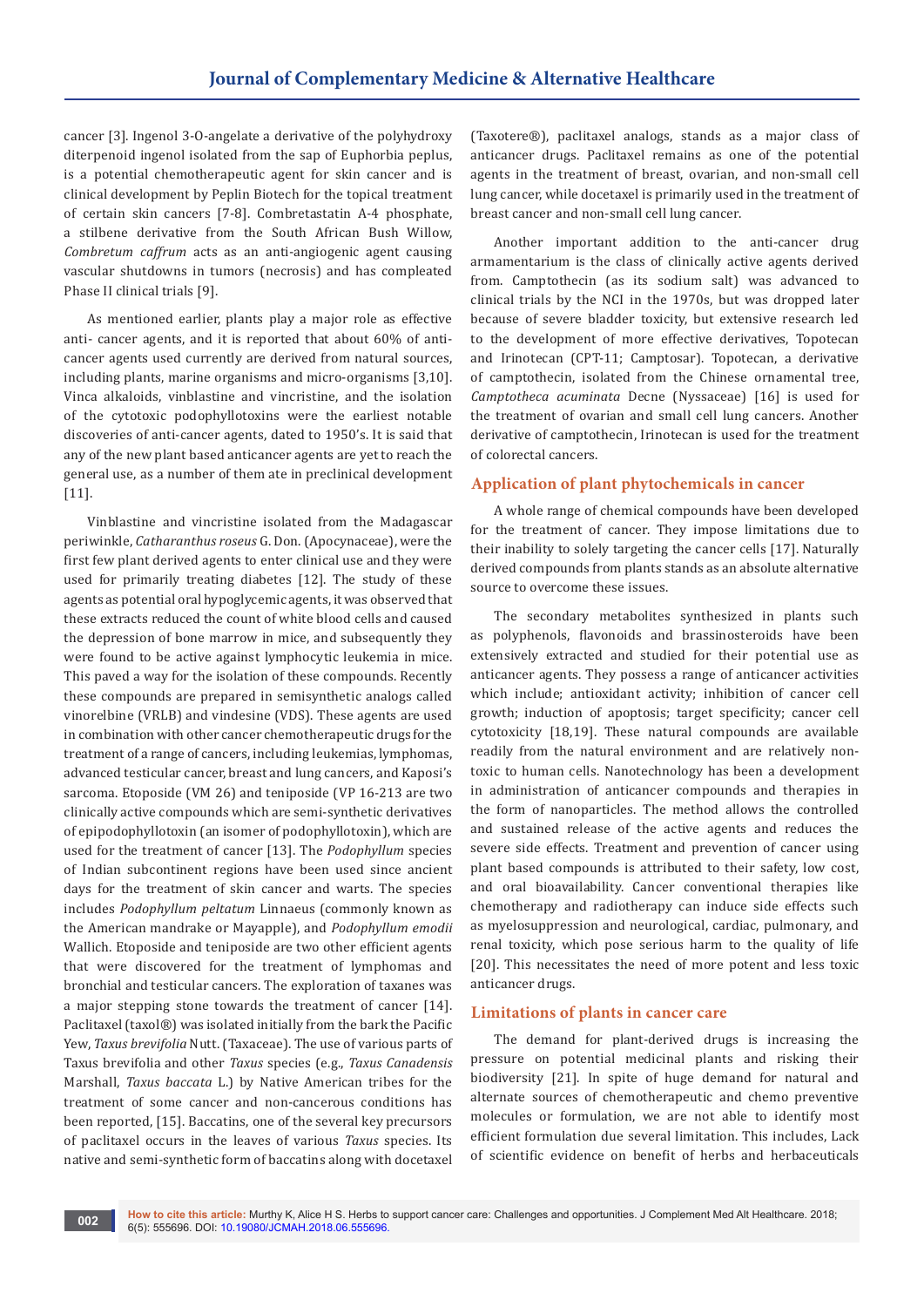in cancer care, which includes toxicity profile, molecular mechanism, information about active principles. Unlike synthetic drug molecules, there are no guidelines for clinical investigations of plant based or dietary ingredients. As working principles of traditional medicine and modern medicine are different, it is difficult to follow the evaluation model for clinical investigations [22-27]. There are several efforts to address this issues globally through National Institute of Health (USA), Department of AYUSH (India), Complementary and integrative medicine (Australia), European federation for complementary and alternate medicine (EFCAM), Complementary and Natural Healthcare council (UK), traditional Chinese medicine (China), traditional medicine (Republic of Korea), traditional system (Africa). These bodies are focusing on application of alternative (where herb based is the major components) medicine for selected health conditions for which there is no definite remedy in modern medicine. As a part of such health condition, cancer is most common disease addressed by complementary/ alternate system of medicine for both treatment and management. In many countries, there are no guidelines, licensing authority for use and practice of alternate or traditional system of medicine [28-35]. However, the same can be used by qualified health care practitioners who have good knowledge of its safety and efficacy.

In order to overcome these limitations, it may be a good idea to have an international forum or guidelines on the use of plant based or natural medicines for health care and promotion. Such a forum should encourage researchers and medicine practitioners across the discipline to join hands to fight against cancer. They should encourage and support joint efforts of researchers from Agriculture, Modern medicine, Chemistry, Botany, Pharmacology, Alternate system of medicine, Pharmaceutical sciences and Molecular biology to address the complexity of issue in integrated manner. Additionally, specific guidelines for undertaking research on clinical utility of herbs and natural products should

be included to existing polity or a separate guidance to be made [36,37]. Chemical, Taxonomical profiling should be done to each of the herb used and optimized protocol to be established for cultivation, collection and processing of each plant material used. This can specifically help to address the issue related to variation in active ingredients in different plants (caused due to seasonal and time of harvest or collection of plant material), which is a major concern in herbaceuticals [38-44].

#### **Summary**

It is well established fact that most of the successful clinical chemotherapeutic drugs have history natural origin specifically from herbs. With lot of challenges posed by signs and symptoms of cancer due to genetic and molecular complexity, we are not successful in addressing the same effectively for last 5 decades. The only ray of hope during this period was findings on several herbs and its constituents, which have shown positive repose towards inhibiting tumor and associated pathological conditions. We have discussed these results in our previous article (Swaroop et al., 2014). These findings are either in preclinical and clinical studies with very small size. There are several evidences of clinical success from alternate and traditional medicine practitioners which is either not documented or poorly documented. Scientific clinical investigations with integrated approach among traditional, integrated and modern medicine practitioners may provide best solutions. Along with this some of the legal and statutory bodies governing different system of medicine should come up with regulations that can support such integrative approach for better outcome. Asia and Africa are known for rich and diverse source of herbs with medicinal value, integration of researchers from this continent with other advanced scientist of natural products, combinatorial chemistry and advanced molecular medicine may provide better outcome towards search of best medicine for cancer care (Table 1 & 2) [22-44].

| able 1: Herbs known for prevention of cancer incluences based on in vitro, in vivo studies (Adopted from Raina et al., 2014). |                                                  |                                                                                                                                                                                                  |                   |  |
|-------------------------------------------------------------------------------------------------------------------------------|--------------------------------------------------|--------------------------------------------------------------------------------------------------------------------------------------------------------------------------------------------------|-------------------|--|
| Herb/Plant name                                                                                                               | <b>Active Phytochemicals</b>                     | Major activity/ mode of action                                                                                                                                                                   | <b>References</b> |  |
| Actaea racemosa L.                                                                                                            | Cycloartenol, Actein                             | Inhibits proliferation of human breast cancer cells and<br>human liver cancer cells (HepG2)                                                                                                      | 22                |  |
| Allium sativum L.                                                                                                             | Allylmercaptocysteine and<br>thioallyl compounds | Antiproliferative effect of thioallyl against breast and<br>prostate cell lines Inhibition of IL-6                                                                                               | 23                |  |
| Andrographis paniculata Wall. ex<br>Nees                                                                                      | Deoxyandrographolide,<br>andrographolide         | expression, suppresses IL-6-mediated signals, and<br>induces cell apoptosis by the activation of apoptosis-<br>related proteins/ MAPKs, cytotoxic agent in the case<br>of liver cancer           | 24                |  |
| Ardisia crenata Roxb                                                                                                          | Alkenylphenol, Ardisiacrispins A<br>and B        | Inhibits the uncontrolled proliferation by inducing<br>proapoptotic and microtubule disruptive activities.                                                                                       | 25                |  |
| Boswellia serrata Roxb.                                                                                                       | Acetyl-11-keto-β-boswellic acid<br>(AKBA)        | Inhibition of multiple steps of VEGF-induced cell<br>proliferation, migration, invasion, and tube formation.                                                                                     | 26                |  |
| Catharanthus roseus (L.) G.Don                                                                                                | Vinblastine and Vincristine                      | Curative effects against human neoplasms. Therapy<br>for lymphosarcoma, choriocarcinoma, neuroblastoma,<br>and carcinoma of the breasts, lungs and other organs<br>in acute and chronic leukemia | 27                |  |

**Table 1:** Herbs known for prevention of cancer incidences based on in vitro, in vivo studies (Adopted from Raina et al., 2014).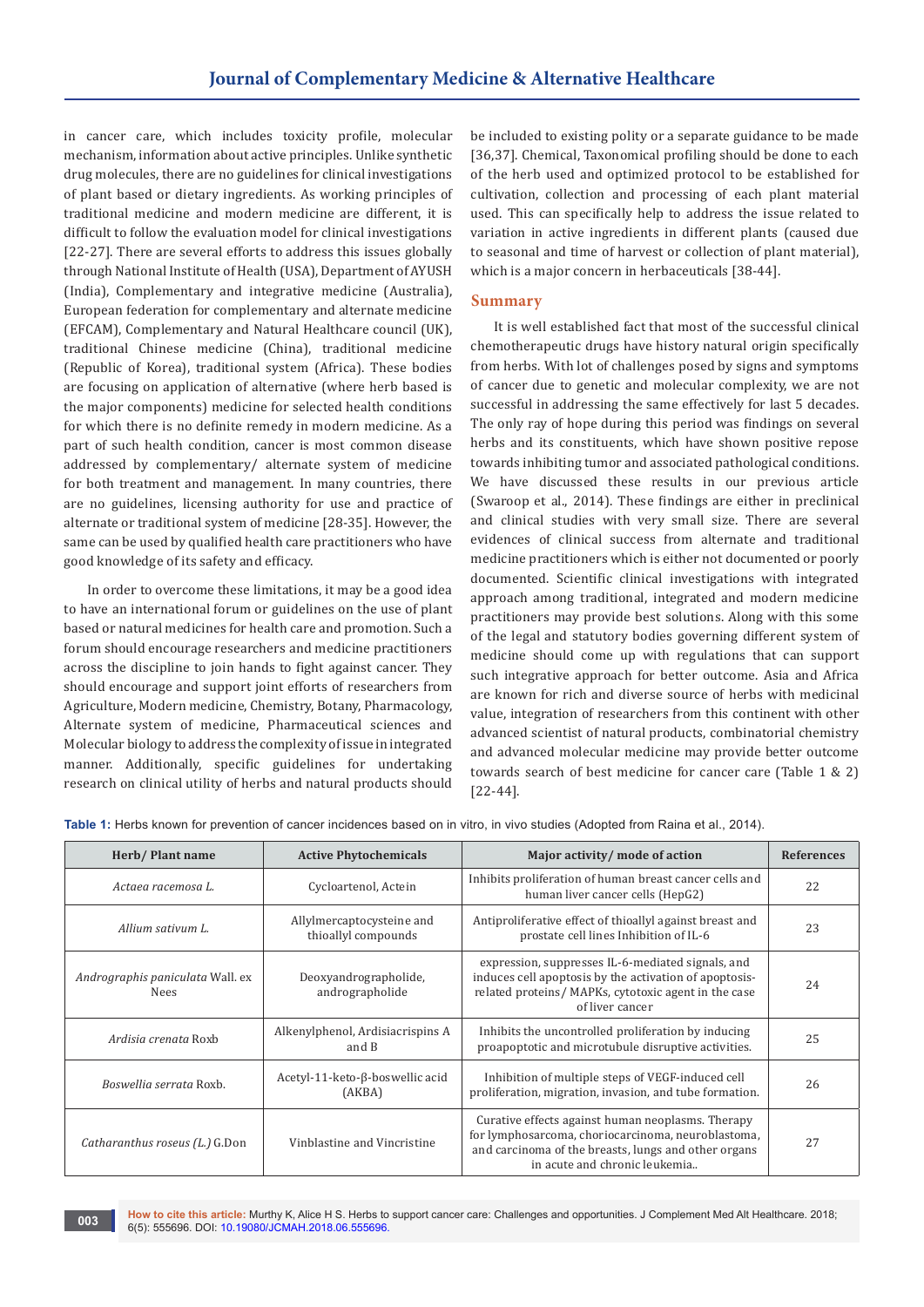# **Journal of Complementary Medicine & Alternative Healthcare**

| Centella asiatica L.                     | Glycoside asiaticoside, Asiatic,<br>madecassic acid.                                                               | Decrease the viability of HepG2 cells due to increased<br>expression of a tumor-suppressor p53 gene mediated<br>by increased levels of intracellular calcium                                                                                                               | 28 |
|------------------------------------------|--------------------------------------------------------------------------------------------------------------------|----------------------------------------------------------------------------------------------------------------------------------------------------------------------------------------------------------------------------------------------------------------------------|----|
| Curcuma longa L.                         | Curcumin                                                                                                           | Antitumor potential via suppression of transcription<br>factor, NF-KB, AP-1, and STAT-3. Also repress pro-<br>inflammatory pathways of COX-2 and iNOS                                                                                                                      | 29 |
| Fagara zanthoxyloides L.                 | Benzophenanthridine alkaloid<br>fagaronine                                                                         | Antitumor activity against murine leukemic cell lines<br>in vivo. Fagaronine inhibits the DNA replication of<br>rapidly growing cancer cells by inhibiting DNA and<br>RNA polymerase activities and protein synthesis                                                      | 30 |
| Glycyrrhiza glabra L.                    | Isoliquiritigenin<br>(2',4',4-trihydroxychalcone),                                                                 | Induction of phase II enzymes such as quinone<br>reductase 1, increased expression of glutathione<br>peroxidase 5, and downregulation of several<br>cytochrome P450 genes                                                                                                  | 31 |
| Glycyrrhiza glabra L.                    | Terpenoids, alkaloids, and<br>glycosides Indirubin                                                                 | Potent inhibitor of cyclin-dependent kinases. Inhibits<br>the proliferation Cells by arresting the cells in the<br>G2/M phase of the cell cycle                                                                                                                            | 32 |
| Mangifera indica L.                      | Triterpene called lupeol                                                                                           | Induce apoptosis in human epidermoid carcinoma<br>A431 cells. Induction of apoptosis in association<br>with the caspase-dependent mitochondrial cell<br>death pathway. It also inhibits the Akt/PKB<br>signaling pathway by inhibition of Bad (Ser136)<br>phosphorylation. | 33 |
| Morinda citrifolia L.                    | Glycosides, $6-0-(\beta-D-$<br>glucopyranosyl)-1-Ooctanoyl-<br>$\beta$ -D-glucopyranose and<br>asperulosidic acid, | Inhibiting TPA- or EGF-promoted cell transformation<br>as well as related AP-1 activity in the mouse epidermal<br>JB6 cell line (Liu et al., 2001). Increased                                                                                                              | 34 |
| Nigella sativa L.                        | Thymoquinone,                                                                                                      | Supression of NF-KB, Akt activation, and extracellular<br>signal-regulated kinase signaling pathways; it also<br>inhibits tumor angiogenesis                                                                                                                               | 29 |
| Panax ginseng C.A.Mey.                   | Saponins, Ginsenosides                                                                                             | Antiproliferation, antiinvasion, and antiangiogenesis<br>properties.                                                                                                                                                                                                       | 35 |
| Plumbago zeylanica L.                    | Plumbagin, quinoid                                                                                                 | Inhibitory against molecular targets like protein<br>kinase C epsilon (a PCa proliferative marker), STAT-3,<br>AKT, and PI-3K result in the inhibition of growth and<br>invasion of PCa.                                                                                   | 36 |
| 36Rhinacanthus nasutus (L.) Kurz         | Rhinacanthins M, N, and Q and<br>related                                                                           | The partial arrest of cells at the G2/M has been<br>observed and leads to apoptosis                                                                                                                                                                                        | 37 |
| Scutellaria baicalensis Georgi           | Baicalein, Wogonin, Wogonoside                                                                                     | Inhibition of 12-lipoxygenase activity                                                                                                                                                                                                                                     | 38 |
| Solanum incanum L.                       | Solamargine                                                                                                        | Potential as an anticancer agent for tumor necrosis<br>factors and Bcl-2-related resistance of human lung<br>cancer cells                                                                                                                                                  | 39 |
| Vismia laurentii De Wild.<br>Xanthone V1 |                                                                                                                    | Apoptosis induction, and caspase-3/7 activity in<br>the CCRF-CEM cell line and show evidence for its<br>anticancer potential as a cytotoxic agent.                                                                                                                         | 40 |

Table 2: Native and traditional herbs undergone clinical studies and used in traditional practice of medicine.

| Plant/herb                                            | Part or formulation                   | Cancer and study design                                      | <b>Major findings</b>                                                                                                                        | <b>References</b> |
|-------------------------------------------------------|---------------------------------------|--------------------------------------------------------------|----------------------------------------------------------------------------------------------------------------------------------------------|-------------------|
| Turmeric                                              | Powder of rhizomes of<br>Curcuma Sp., | Colon cancer Phase-I                                         | 3.6 g showed significant decreases in<br>PGE2                                                                                                | 41                |
| <i>Morinda citrifolia</i> (Noni)                      | Fruit Juice                           |                                                              | Immune boosting                                                                                                                              | 42                |
| Astragalus species                                    | Whole herb along with<br>other drugs  | Non-small lung cancer Meta-<br>Analysis of Randomized Trials | Astragalus-based Chinese herbal<br>medicine may increase effectiveness of<br>platinum-based chemotherapy when<br>combined with chemotherapy. | 43                |
| Kampo Medicines-<br>Traditional Japanese<br>medicines | Consist of 5-12 herbs                 | Hepatic cancer Phase III<br>randomized trial                 | Up to 40% reduction in death                                                                                                                 | 44                |
| β-Gluean Mushroom<br>Extracts                         | Polysaeeharide K (PSK)                | Colorectal Randomized trail                                  | Increased disease free status and<br>survival                                                                                                | 44                |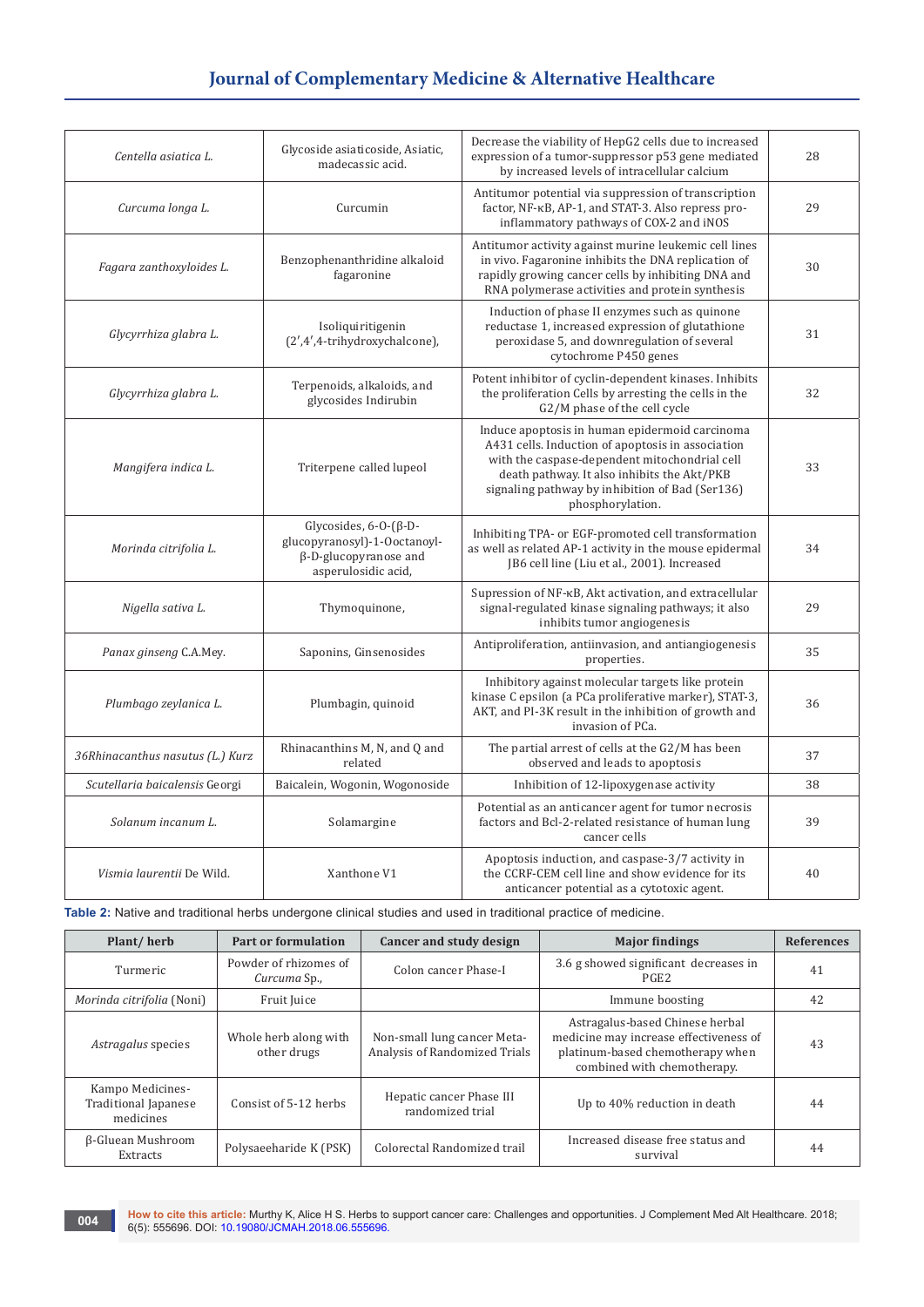| Green tea | Tea                                                            | Case control study Colon and<br>rectal cancer    | Reduced the overall burden           | 44 |
|-----------|----------------------------------------------------------------|--------------------------------------------------|--------------------------------------|----|
| Mistletoe | Refers to Viscum album<br>species                              | Randomized trail Head and<br>neck cancer         | Better outcome                       | 44 |
| Essiac    | Consist of Burdoek,<br>Turkey rhubarb, Sorrel,<br>Slippery elm | Observational studies Colon<br>and other cancers | Overall survival and quality of life | 44 |

#### **Acknowledgement**

Authors would like to thank the management of MS Ramaiah Medical College & Hospital for their support and encouragement for research.

#### **References**

- 1. [Mishra BB, Tiwari VK \(2011\) Natural products: An evolving role in](https://www.ncbi.nlm.nih.gov/pubmed/21889825)  [future drug discovery.](https://www.ncbi.nlm.nih.gov/pubmed/21889825) Eur J Med Chem 46(10): 4769-4807.
- 2. [Cragg GM, Newman DJ \(2005\) Plants as a source of anti-cancer](https://www.ncbi.nlm.nih.gov/pubmed/16009521)  agents. [Journal of ethnopharmacology](https://www.ncbi.nlm.nih.gov/pubmed/16009521) 100(1-2): 72-79.
- 3. [Cragg GM \(1998\) Paclitaxel \(Taxol\): A success story with valuable](https://www.ncbi.nlm.nih.gov/pubmed/9735872)  [lessons for natural product drug discovery and development.](https://www.ncbi.nlm.nih.gov/pubmed/9735872) Med Res Rev [18: 315-331.](https://www.ncbi.nlm.nih.gov/pubmed/9735872)
- 4. [Kinghorn AD, Pan L, Fletcher JN, Chai H \(2011\) The relevance of](https://www.ncbi.nlm.nih.gov/pubmed/21650152)  [higher plants in lead compound discovery programs.](https://www.ncbi.nlm.nih.gov/pubmed/21650152) J Nat Prod 74(6): [1539-1555.](https://www.ncbi.nlm.nih.gov/pubmed/21650152)
- 5. [McRae J, Yang Q, Crawford R, Palombo W \(2007\) Review of the methods](https://link.springer.com/article/10.1007/s10669-007-9024-9)  [used for isolating pharmaceutical lead compounds from traditional](https://link.springer.com/article/10.1007/s10669-007-9024-9)  medicinal plants. [Environmentalist](https://link.springer.com/article/10.1007/s10669-007-9024-9) 27(1): 165-174.
- 6. [Farnsworth NR, Akerele RO, Bingel AS, Soejarto DD, Guo Z \(1985\)](https://www.ncbi.nlm.nih.gov/pubmed/3879679)  [Medicinal Plants in Therapy. Bull. WHO 63\(6\): 965-981.](https://www.ncbi.nlm.nih.gov/pubmed/3879679)
- 7. [Kedei N, Lundberg DJ, Toth A, Welburn P, Garfield SH, et al. \(2004\)](https://www.ncbi.nlm.nih.gov/pubmed/15126366)  [Characterization of the interaction of ingenol 3-angelate with protein](https://www.ncbi.nlm.nih.gov/pubmed/15126366)  kinase C. Cancer Res [64\(9\): 3243-3255.](https://www.ncbi.nlm.nih.gov/pubmed/15126366)
- 8. [Ogbourne SM, Suhrbier A, Jones B \(2004\) Antitumour activity of](https://www.ncbi.nlm.nih.gov/pubmed/15087400)  [ingenol 3-angelate: Plasma membrane and mitochondrial disruption](https://www.ncbi.nlm.nih.gov/pubmed/15087400)  [and necrotic cell death.](https://www.ncbi.nlm.nih.gov/pubmed/15087400) Cancer Res 64(8): 2833-2839.
- 9. Newman DJ, Cragg GM (2005) In: Drug Discovery, Therapeutics, and Preventive Medicine. Zhang L, Fleming A, Demain AL (eds.), Humana Press; Totowa, NJ, USA, pp. 74-91.
- 10. [Newman DJ, Cragg GM, Snader KM \(2003\) Natural products as sources](https://www.ncbi.nlm.nih.gov/pubmed/12880330)  [of new drugs over the period 1981-2002. Journal of Natural Products.](https://www.ncbi.nlm.nih.gov/pubmed/12880330)  [66: 1022-1037.](https://www.ncbi.nlm.nih.gov/pubmed/12880330)
- 11. [Swaroop MN, Chidambara Murthy KN, Chandrashekhar MS, Rao](https://www.sciencedirect.com/science/article/pii/S2210803314000621)  [RM \(2014\) Natural molecules as tumour inhibitors: Promises and](https://www.sciencedirect.com/science/article/pii/S2210803314000621)  prospects. [Journal of Herbal Medicine 4\(4\):175-187.](https://www.sciencedirect.com/science/article/pii/S2210803314000621)
- 12. Gueritte F, Fahy J (2005) The vinca alkaloids. In: Cragg GM, Kingston DGI, Newman DJ (Eds.), Anticancer Agents from Natural Products. Brunner-Routledge Psychology Press, Taylor & Francis Group, Boca Raton, FL, pp. 123-136.
- 13. Lee KH, Xiao Z (2005) Podophyllotoxins and analogs. In: Cragg GM, Kingston DGI, Newman DJ (Eds.), Anticancer Agents from Natural Products. Brunner-Routledge Psychology Press, Taylor & Francis Group, Boca Raton, FL, pp. 71-88.
- 14. Kingston DGI (2005) Taxol and its analogs. In: Cragg GM, Kingston DGI, Newman DJ (Eds.), Anticancer Agents from Natural Products. Brunner-Routledge Psychology Press, Taylor & Francis Group, Boca Raton, FL, pp. 89-122 (Chapter 6).
- 15. Hartwell JL (1982) Plants Used Against Cancer. Quarterman, Lawrence, MA.
- 16. Rahier, NJ, Thomas CJ, Hecht SM (2005) Camptothecin and its analogs. In: Cragg GM, Kingston DGI, Newman DJ (Eds.), Anticancer Agents from Natural Products. Brunner-Routledge Psychology Press, Taylor & Francis Group, Boca Raton, FL, pp. 5-22.
- 17. [Ochwang'I DO, Kimwele CN, Oduma JA, Gathumbi PK, Mbaria JM](https://www.ncbi.nlm.nih.gov/pubmed/24362078)  [\(2014\) Medicinal plants used in treatment and management of cancer](https://www.ncbi.nlm.nih.gov/pubmed/24362078)  [in Kakamega County Kenya. Journal of Ethnopharmacology. 151\(3\):](https://www.ncbi.nlm.nih.gov/pubmed/24362078)  [1040-1055.](https://www.ncbi.nlm.nih.gov/pubmed/24362078)
- 18. [Gupta SC, Tyagi AK, Deshmukh-Taskar P, Hinojosa M, Prasad S,](https://www.ncbi.nlm.nih.gov/pubmed/24946050)  [et al. \(2014\) Downregulation of tumor necrosis factor and other](https://www.ncbi.nlm.nih.gov/pubmed/24946050)  [proinflammatory biomarkers by polyphenols. Archives of Biochemistry](https://www.ncbi.nlm.nih.gov/pubmed/24946050)  [and Biophysics 559: 91-99.](https://www.ncbi.nlm.nih.gov/pubmed/24946050)
- 19. [Cao J, Xia X, Chen X, Xiao J, Wang Q \(2013\) Characterization of flavonoids](https://www.ncbi.nlm.nih.gov/pubmed/23063594)  from *Dryopteris erythrosora* [and evaluation of their antioxidant,](https://www.ncbi.nlm.nih.gov/pubmed/23063594)  [anticancer and acetylcholinesterase inhibition activities. Food and](https://www.ncbi.nlm.nih.gov/pubmed/23063594)  [Chemical Toxicology 51: 242-250.](https://www.ncbi.nlm.nih.gov/pubmed/23063594)
- 20. [Alonso-Castro AJ, Villarreal ML, Salazar-Olivo LA, Gómez-Sánchez M,](https://www.ncbi.nlm.nih.gov/pubmed/21146599)  [García-Carranco A \(2011\) Mexican medicinal plants used for cancer](https://www.ncbi.nlm.nih.gov/pubmed/21146599)  [treatment: Pharmacological, phytochemical and ethnobotanical](https://www.ncbi.nlm.nih.gov/pubmed/21146599)  studies. [Journal of Ethnopharmacology](https://www.ncbi.nlm.nih.gov/pubmed/21146599) 133(3): 945-972.
- 21. [Kumar S, Pathania AS, Saxena AK, Vishwakarma RA, Ali A, et al. \(2013\)](https://www.ncbi.nlm.nih.gov/pubmed/23850732)  [The anticancer potential of flavonoids isolated from the stem bark of](https://www.ncbi.nlm.nih.gov/pubmed/23850732)  *Erythrina suberosa* [through induction of apoptosis and inhibition of](https://www.ncbi.nlm.nih.gov/pubmed/23850732)  [STAT signalling pathway in human leukaemia HL-60 cells. Chemico-](https://www.ncbi.nlm.nih.gov/pubmed/23850732)[Biological Interactions 205\(2\): 128-137.](https://www.ncbi.nlm.nih.gov/pubmed/23850732)
- 22. [Einbonda LS, Soffritti M, Esposti DD, Park T, Cruz E, et al. \(2009\) Actein](https://www.ncbi.nlm.nih.gov/pubmed/19527300)  [activates stressand statin-associated responses and is bioavailable in](https://www.ncbi.nlm.nih.gov/pubmed/19527300)  [Sprague- Dawley rats. Fund Clin Pharmacol 23\(3\): 311-321.](https://www.ncbi.nlm.nih.gov/pubmed/19527300)
- 23. [Sigounas G, Hooker J, Anagnostou A, Steiner M \(1997\)](https://www.ncbi.nlm.nih.gov/pubmed/9121948)  [S-Allylmercaptocysteine inhibits cell proliferation and reducesthe](https://www.ncbi.nlm.nih.gov/pubmed/9121948)  [viability of erythroleukemia, breast, and prostate cancer cell lines. Nutr](https://www.ncbi.nlm.nih.gov/pubmed/9121948)  [Cancer 27\(2\): 186-191.](https://www.ncbi.nlm.nih.gov/pubmed/9121948)
- 24. [Ji L, Liu T, Liu J, Chen Y, Wang Z \(2007\) Andrographolide inhibits human](https://www.ncbi.nlm.nih.gov/pubmed/17918040)  [hepatoma-derived Hep3B cell growth through the activation of c-Jun](https://www.ncbi.nlm.nih.gov/pubmed/17918040)  [N-terminal kinase. Planta Med 73\(13\): 1397-1401.](https://www.ncbi.nlm.nih.gov/pubmed/17918040)
- 25. [Li M, Wei SY, Xu B, Guo W, Liu DL, et al. \(2008\) Proapoptotic and](https://www.ncbi.nlm.nih.gov/pubmed/18696326)  [microtubule-disassembly effects of ardisiacrispin \(A+B\), triterpenoid](https://www.ncbi.nlm.nih.gov/pubmed/18696326)  saponins from *Ardisia crenata* [on human hepatoma Bel-7402 cells. J](https://www.ncbi.nlm.nih.gov/pubmed/18696326)  [Asian Nat Prod Res 10\(7-8\): 729-736.](https://www.ncbi.nlm.nih.gov/pubmed/18696326)
- 26. [Pang X, Yi Z, Zhang X, Sung B, Qu W, et al. \(2009\) Acetyl-11-keto-b](https://www.ncbi.nlm.nih.gov/pubmed/19567671)[boswellic acid inhibits prostate tumor growth by suppressing vascular](https://www.ncbi.nlm.nih.gov/pubmed/19567671)  [endothelial growth factor receptor 2-mediated angiogenesis. Cancer](https://www.ncbi.nlm.nih.gov/pubmed/19567671)  [Res 69\(14\): 5893-5900.](https://www.ncbi.nlm.nih.gov/pubmed/19567671)
- 27. [Noble RL \(1990\) The discovery of the vinca alkaloids-chemotherapeutic](https://www.ncbi.nlm.nih.gov/pubmed/2085431)  [agents against cancer. Biochem Cell Biol 68\(12\): 1344-1351.](https://www.ncbi.nlm.nih.gov/pubmed/2085431)
- 28. [Lee YS, Jin DQ, Kwon EJ, Park SH, Lee ES, \(2002\) Asiatic acid, a](https://www.ncbi.nlm.nih.gov/pubmed/12183079)  [triterpene, induces apoptosis through intracellular Ca2+ release and](https://www.ncbi.nlm.nih.gov/pubmed/12183079)  [enhanced expression of p53 in HepG2 human hepatoma cells.](https://www.ncbi.nlm.nih.gov/pubmed/12183079) Cancer letters [186 \(1\)\): 83-91.](https://www.ncbi.nlm.nih.gov/pubmed/12183079)
- 29. [Plengsuriyakarn T, Viyanant V, Eursitthichai V, Picha P, Kupradinun P,](https://www.ncbi.nlm.nih.gov/pubmed/22448640)  [et al. \(2012\) Anticancer activities against cholangiocarcinoma, toxicity](https://www.ncbi.nlm.nih.gov/pubmed/22448640)  [and pharmacological activities of Thai medicinal plants in animal](https://www.ncbi.nlm.nih.gov/pubmed/22448640)  [models. BMC Complement Altern Med 12: 23-32.](https://www.ncbi.nlm.nih.gov/pubmed/22448640)